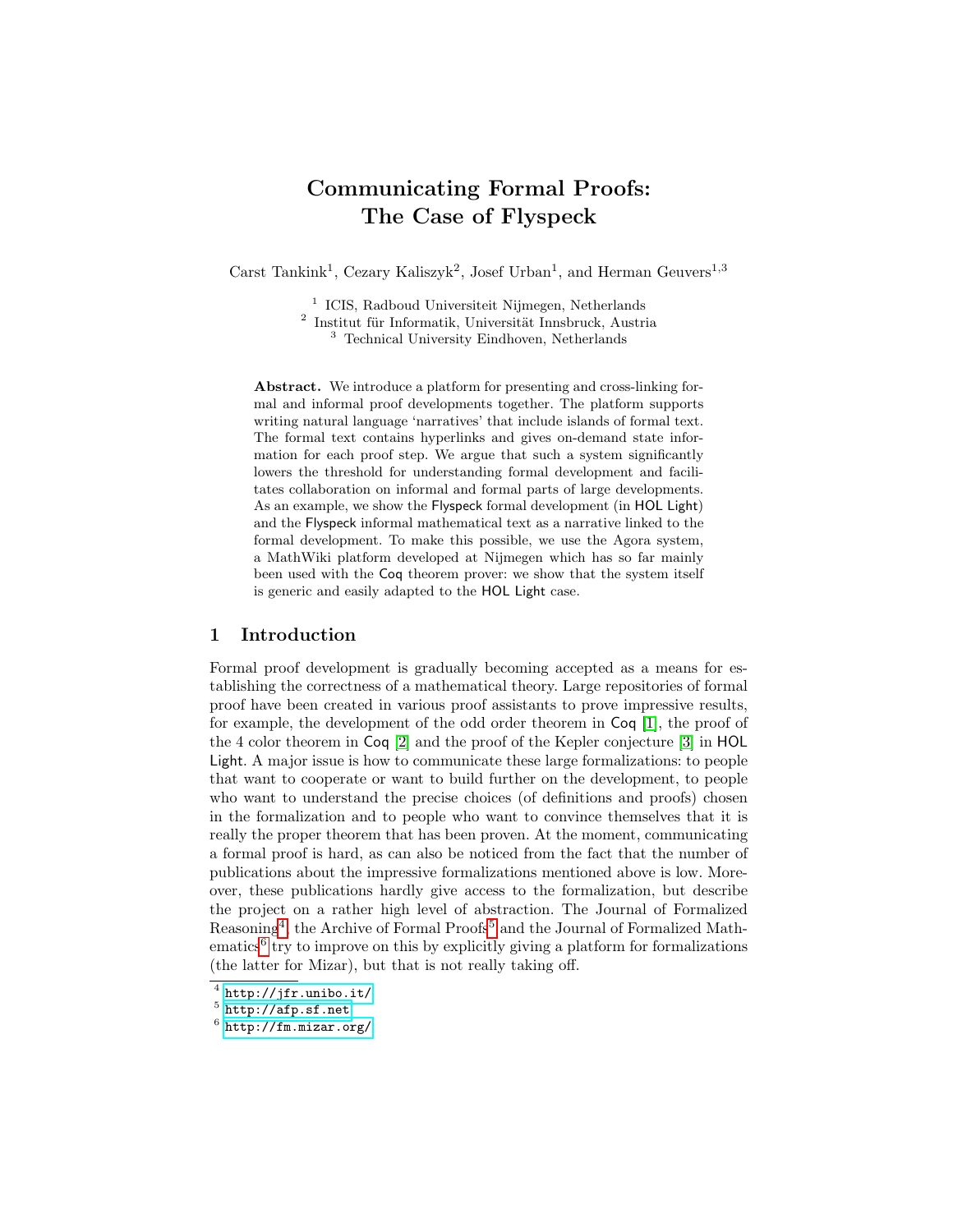In the present paper we present a wiki based approach towards the communication of large formal proof developments. Formal proofs are close to program code in a high-level programming language, which needs to be documented to be understandable and maintainable. However, a proof development is also special, because there (almost always) already is a documentation, which is the mathematical document (a book or an article) describing the mathematics (definitions, notation, lemmas, proofs, examples). This is what we call the informal mathematics as opposed to the formal mathematics which is the mathematics as it lives inside a proof assistant. These days, informal mathematics consists of LATEX files and formal mathematics usually consist of a set of text files that are given as input to a proof assistant to be checked for correctness. Our approach is to provide tools that allow one to do the following.

- 1. One can automatically generate wiki files from formal proof developments. These wiki files can then be displayed in a browser, where we maintain all linking that is inherently available in the formal development (e.g. via definitions and applications of lemmas).
- 2. When hovering over the formal proofs, one sees the proof state at that point, so a reader can observe what the action of the proof commands is. This uses the Proviola technology that we have previously developed and described [\[4\]](#page-5-2).
- 3. One can also automatically generate wiki files from a set of L<sup>AT</sup>EX files. These wiki files can then be displayed in a browser, where we maintain the linking inside the LATEX files, but more importantly, also the linking with the formal proof development.
- 4. One can write a wiki document about mathematics and include snippets of formal proof text via an antiquotation mechanism. This allows one to dynamically insert a piece of formal proof, by referencing the formal object in a repository, which is then automatically rendered and displayed inside the wiki document.

The tools we describe in this paper are part of the Agora system we are developing in Nijmegen, which aims at being a "Wiki for Formal Mathematics": a web platform to present and document formalizations, but also to cooperate on joint formalizations. With Agora, we want to lower the threshold for participating in formalization projects by:

- Providing an easy-to-use web interface to a proof assistant [\[5\]](#page-5-3).
- Marking up formal mathematics for the Web without requiring effort by proof authors [\[6\]](#page-5-4) and allowing users to browse this database for examples and inspiration.
- Providing tools for linking informal and formal text [\[7\]](#page-5-5).
- Providing additional tools for users of proof assistants, like automation or proof advice.

The system is designed to support the dissemination of formal mathematics to an audience that does not necessarily have prior exposure to an interactive theorem prover. Our general claim is that this type of technology is crucial to further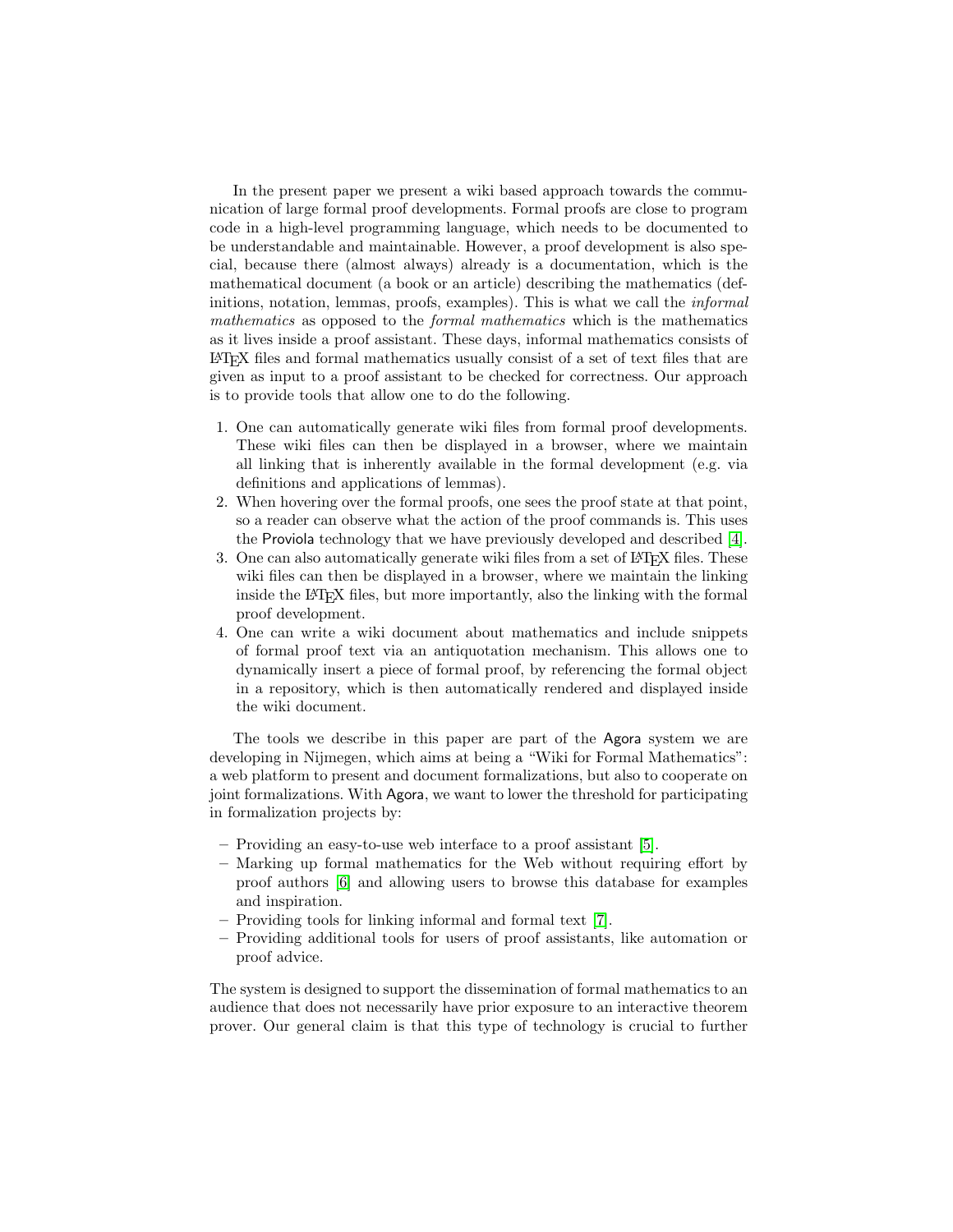the field of formalized mathematics. One has to develop computer support for documenting and communicating formal proofs and for linking formal proofs to a high level 'narrative'.

Until recently, the system only fully supported formalizations written for the Coq theorem prover, having been tested on smaller test cases. However, the system is designed to be generic, reusing components that can be specialized for specific theorem provers. This paper describes the extension of Agora to include the HOL Light theorem prover [\[8\]](#page-5-6), to allow the system to serve the files of the Flyspeck project in a Wiki.

## 2 Presenting Flyspeck in Agora

In the present paper we will not go into the general goals or design of Agora, but only show the tools that support the 4 activities mentioned above. We show the practical usability of the tools by presenting a page of the Flyspeck formal development in HOL Light, together with the page of the informal mathematical description (Figure [1\)](#page-3-0). By discussing these pages, the links between them and how they have been created, we describe our tools.

An example document resides in Agora,<sup>[7](#page-2-0)</sup> and is shown in part in Figure [1.](#page-3-0) For the best experience, we suggest the reader follows along at the demonstration page while reading this section. Implementing low-threshold interactive webediting of formal HOL Light code is currently work in progress.

#### 2.1 Description of a Formal Proof

The first noticeable feature of the document is that it is almost isomorphic to Chapter 5 of the text accompanying the Flyspeck formalization [\[9\]](#page-5-7) (our source document). As mentioned above, important formalizations are not merely technical proof scripts: they go hand-in-hand with informal (in this case Hales's) mathematical narrative. To obtain the informal text, we have processed the  $\Delta E$ <sub>TEX</sub> sources of Hales's text, transforming it into the Creole syntax [\[10\]](#page-5-8). This syntax is similar to Wikipedia's input language: a light-weight markup language that is easy to translate to HTML. The formulae in the source document are kept largely intact: they are processed at render-time by MathJax<sup>[8](#page-2-1)</sup>: a JavaScript tool for rendering mathematics in a browser-independent way. This approach makes the resulting document editable as a wiki page written in Creole. A more complete approach would be to also accept LATEX as input language for writing the documentation, something we intend to address as a follow-up.

#### 2.2 Integration with Formal Proof

A nicely marked up paper, whether or not it appears as a Web page, is not a description of a formal proof: for this, it needs to include parts of the formalization, in order to showcase and document them. So, the second feature of the

<span id="page-2-0"></span><sup>7</sup> [http://mws.cs.ru.nl/agora\\_flyspeck/flyspeck/fly\\_demo](http://mws.cs.ru.nl/agora_flyspeck/flyspeck/fly_demo)

<span id="page-2-1"></span><sup>8</sup> <http://mathjax.org>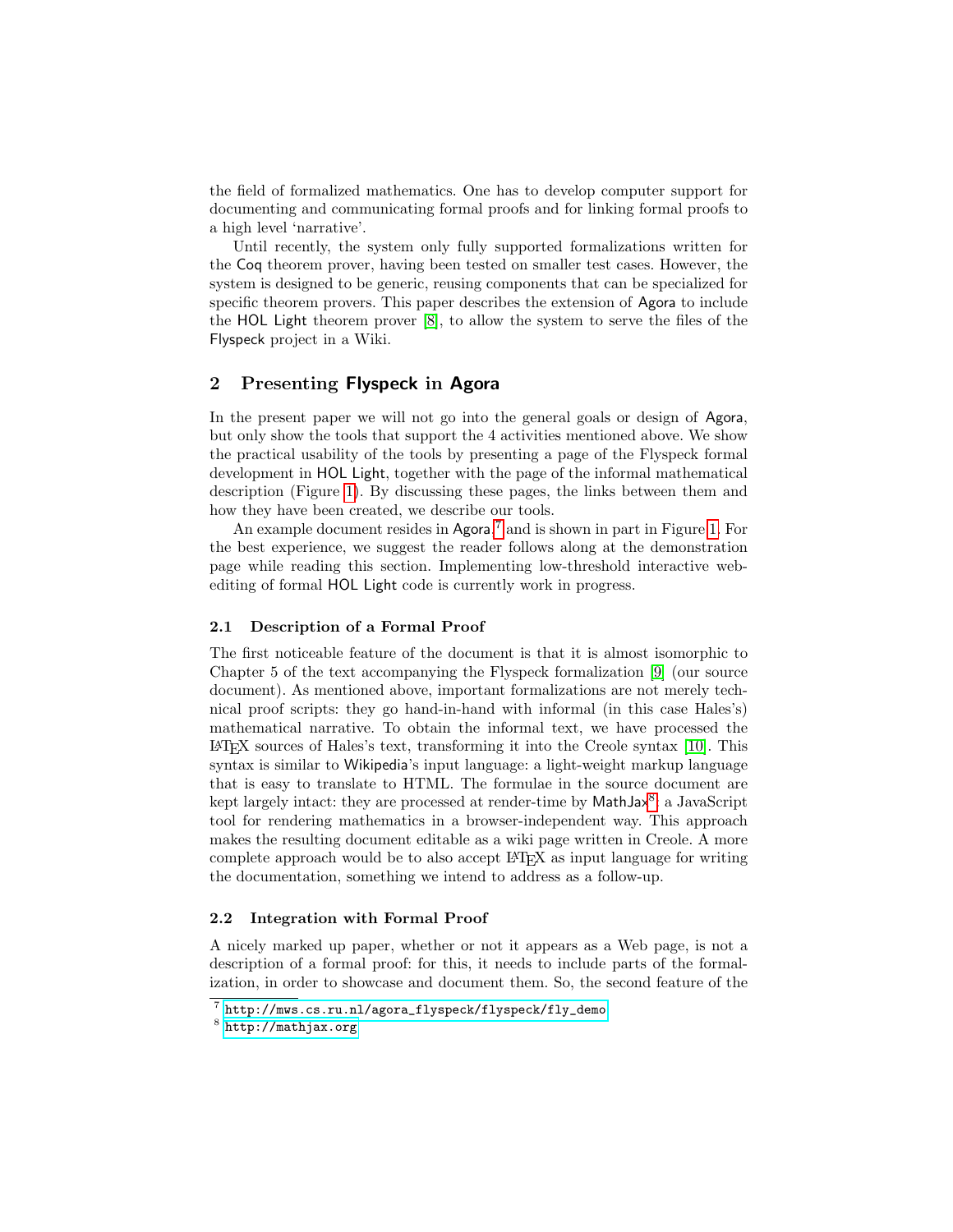**Lemma [node partition] VBTIKLP (disjoint)**

[edit] Let  $(V,E)$  be a fan. Let  $\mathbf{v}\in V.$  Then a disjoint sum decomposition of  $\mathbb{R}^3$  is given by **Proof** We start the proof with the existence of the disjoint sum decomposition. First of all,  $\mathbb{R}^3$  is the disjoint union of  $\operatorname{aff}\nolimits \{ \mathbf{0}, \mathbf{v} \}$  and its complement. The case when  $\mathrm{card}(E(\mathbf{v}))\leq 1$  follows immediately from the definitions. Therefore, assume that  ${\rm card}(E({\bf v}))>1$  Fix  ${\bf u}$  such that  $\{{\bf v},{\bf u}\}\in E$ , and let  $\sigma$  be the azimuth cycle on  $E({\bf v})$ . Let  $\alpha(i)=\text{azim}(\bm{0},\mathbf{v},\sigma^i\mathbf{u},\sigma^{i+1}\mathbf{u})$  By Lemma 2pi-sum , the sum of the angles  $\alpha(i)$  is  $2\pi$ . Every  $\mathbb{R}^3 = \text{aff}\{\mathbf{0},\mathbf{v}\} \cup \quad \Big[ \begin{array}{ccc} \end{array} \Big] \quad W_\text{dart}^0(x) \cup \quad \Big[ \begin{array}{ccc} \end{array} \Big] \quad \text{aff}_+^0(\{\mathbf{0},\mathbf{v}\},\mathbf{w}).$  $\mathrm{node}(x)$ =v  $W_{\rm dart}^0(x)\cup \bigcup_{\substack{\{\mathbf{v},\mathbf{w}\}\in E}}$  $\mathrm{aff}^0_+$  ( let VBTIKLP=prove(`(!(x:real^3) (V:real^3->bool) (E:(real^3->bool) ->bool) (v:real^3) (u:real^3).

[edit]

} UNIUN (UNIUNS {w\_dart\_†an x V E (x,v,w,(sigma\_†a  $\frac{1}{2}$  (UNIONS {aff\_gt {x,v} {w} |w| {v,w} IN E} )) ,w,∖<mark>>⊥</mark>y ==><br>(UNIV:real^3->bool) = aff {x,v} UNION (UNIONS {w\_dart\_fan x V E (x,v,w,(sigma\_fan x V E v w))|w| {v,w} IN E }) α (i) = azim(o, v, u, p) = azim(o, u, p) = azim(o, u, p) = azim(o, u, p) = azim(o, u, p) = azim(o, u, p) = azi<br>(o, u, p) = azim(o, u, p) = azim(o, u, p) = azim(o, u, p) = azim(o, u, p) = azim(o, u, p) = azim(o, u, p) = a j ==> w\_dart\_fan x V E (x,v,w,(sigma\_fan x V E v w)) INTER aff {x,v}={})  $FAN(x,V,E)/\setminus$   $({v,u}$ IN E) UNION /\ (!(x:real^3) (V:real^3->bool) (E:(real^3->bool)->bool) (v:real^3) (w:real^3). FAN(x,V,E)/\ ({v,w}IN E) /\  $\frac{\partial V}{\partial\sigma}$  (V:real  $\frac{\partial V}{\partial\sigma}$  ) (V:real  $\frac{\partial V}{\partial\sigma}$  (v) (v) (v) (v) (v) (wireal  $\frac{\partial V}{\partial\sigma}$ 

<span id="page-3-0"></span>Fig. 1. An informal proof together with its formal counterpart. Cropped screenshots from document pages at [http://mws.cs.ru.nl/agora\\_flyspeck/flyspeck/fly\\_demo](http://mws.cs.ru.nl/agora_flyspeck/flyspeck/fly_demo).

document is that the definitions and lemmas in it are surrounded by a box, and marked with buttons marked "formal" and "informal": using these buttons, a reader can toggle between the informal text of such a text and the corresponding formalization.

This functionality is made possible thanks to (Hales's) annotations of the source text, combined with a previously developed technology for Agora. For (almost) each island of 'mathematics' (definitions, lemmas, theorems. . . ), the Flyspeck text defines the corresponding entity or entities in the formal development. The corresponding entity can be included in the page using Agora's inclusion facility [\[7\]](#page-5-5). The necessary syntax can be also hand-written in the wiki (this can be used for gradual addition of more and more cross-links to the formal code), but so far everything was generated from the source text annotations.

#### 2.3 Dynamic Display

The Proviola tool integrated in Agora's rendering chain reduces the task of evaluating proof state to just pointing at parts of the proof: it shows a proof script as HTML[9](#page-3-1) and when the user points at a particular command, the associated state is computed in the background, caching it for speedy retrieval. This interaction model has two advantages: (i) it eliminates the overhead of installing,

<span id="page-3-1"></span> $9$  E.g., [http://mws.cs.ru.nl/agora\\_flyspeck/flyspeck/fan/fan\\_misc/index](http://mws.cs.ru.nl/agora_flyspeck/flyspeck/fan/fan_misc/index)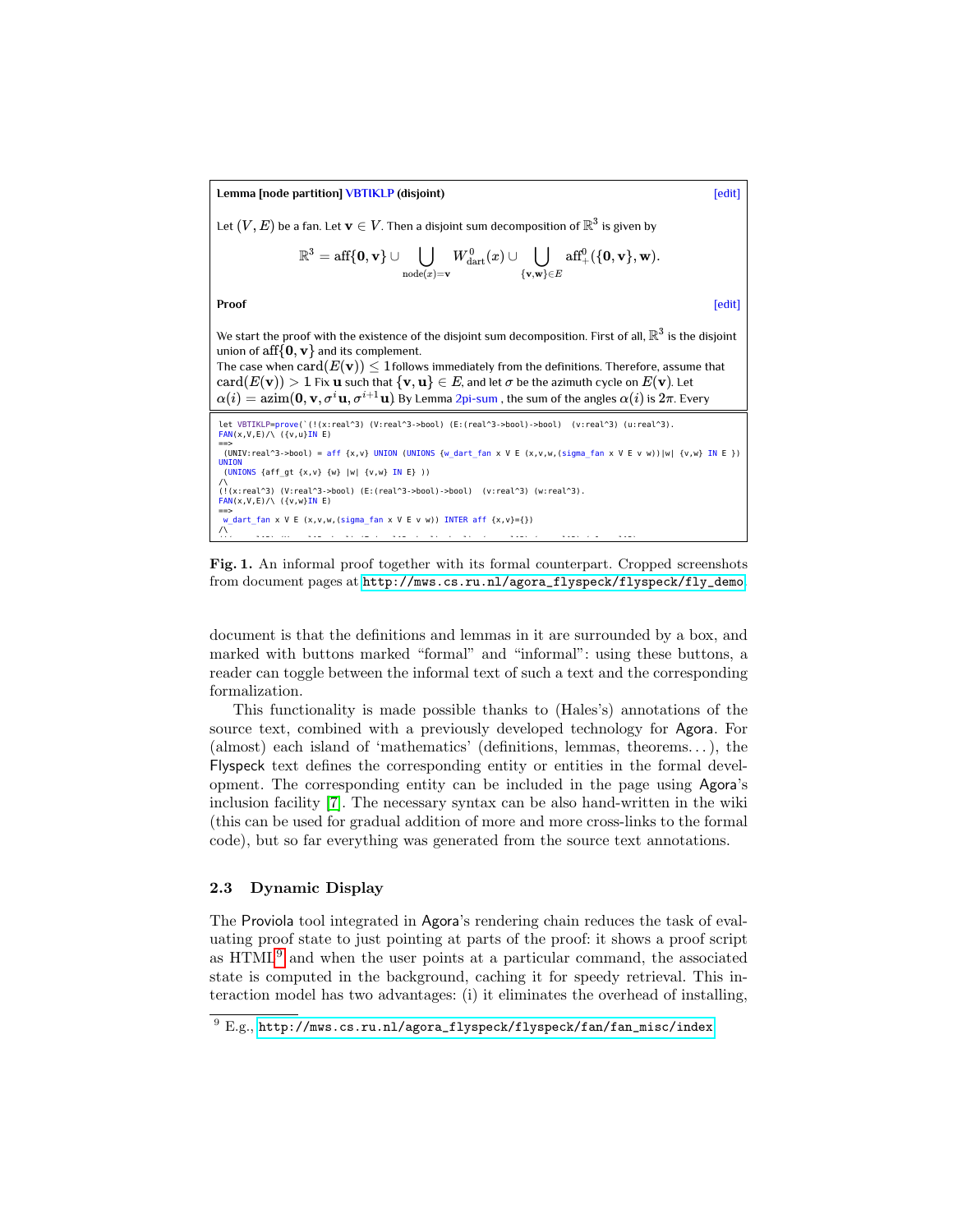configuring, and learning about a theorem prover; inspection of an interesting proof state or tactic is reduced to pointing a cursor at it, and (ii) it reduces the amount of task switches a reader will have to make.

Proviola has a generic design, and the inclusion of HOL Light for its batch task was simple: writing a parser that recognizes input to the prover, and some glue that allows the Proviola to send these commands to HOL Light, and read the output.

## 3 Conclusion and Future Work

Agora is an online platform that facilitates collaborative gradual formalization of mathematical texts, and allows their dual presentation as both informal and formal. In particular, the platform takes both L<sup>AT</sup>FX and formal input, cross-links both of them based on simple user-defined macros and on the formal syntax, and allows one to easily browse the formal counterparts of an informal text. One future direction is to allow even the non-mathematical parts of the wiki pages to be written directly with (extended) LATEX, as it is done for example in PlanetMath. This could facilitate the presentation of the projects developed in the wiki as standalone LATEX papers. On the other hand, it is straightforward to provide a simple script that translates the wiki syntax to L<sup>AT</sup>EX, analogously to the existing script that translates from LATEX to wiki. We also still have to instantiate the interactive editing capability (now available for Coq) to HOL Light. This means that starting a HOL Light formal island inside an informal wiki page launches HOL Light (with a reasonably advanced checkpointed state), loads additional prerequisities (in particular the previous formal islands), and shows the read-eval-print (REPL) loop states of HOL Light inside the interface.

We are working on integrating the recently developed proof advice system [\[11\]](#page-5-9) for HOL Light. The advisor uses machine learning to find lemmas that can be useful in solving a goal, encodes the goal together with the advised lemmas in TPTP format and runs a number of ATPs to find a minimal set of needed lemmas to then reconstruct the goal in HOL. This can be especially useful in a Wiki environment, where it can be used to automatically discover redundancies and refactor the formalization. Another direction is adding good linguistic techniques for translating informal texts to formal ones based on training on the annotated corpora (arising through this work). We could also try to include (or even better: track) informal wikis like ProofWiki, and start adding formal counterparts and annotations to them. Similarly for papers and books that were formalized in various systems: for example the books leading to the proof of Feit-Thomson theorem and their recent Coq formalization, and the Compendium of Continuous Lattices and its Mizar formalization.

## References

<span id="page-4-0"></span>1. Gonthier, G.: Engineering mathematics: the odd order theorem proof. In Giacobazzi, R., Cousot, R., eds.: POPL, ACM (2013) 1–2